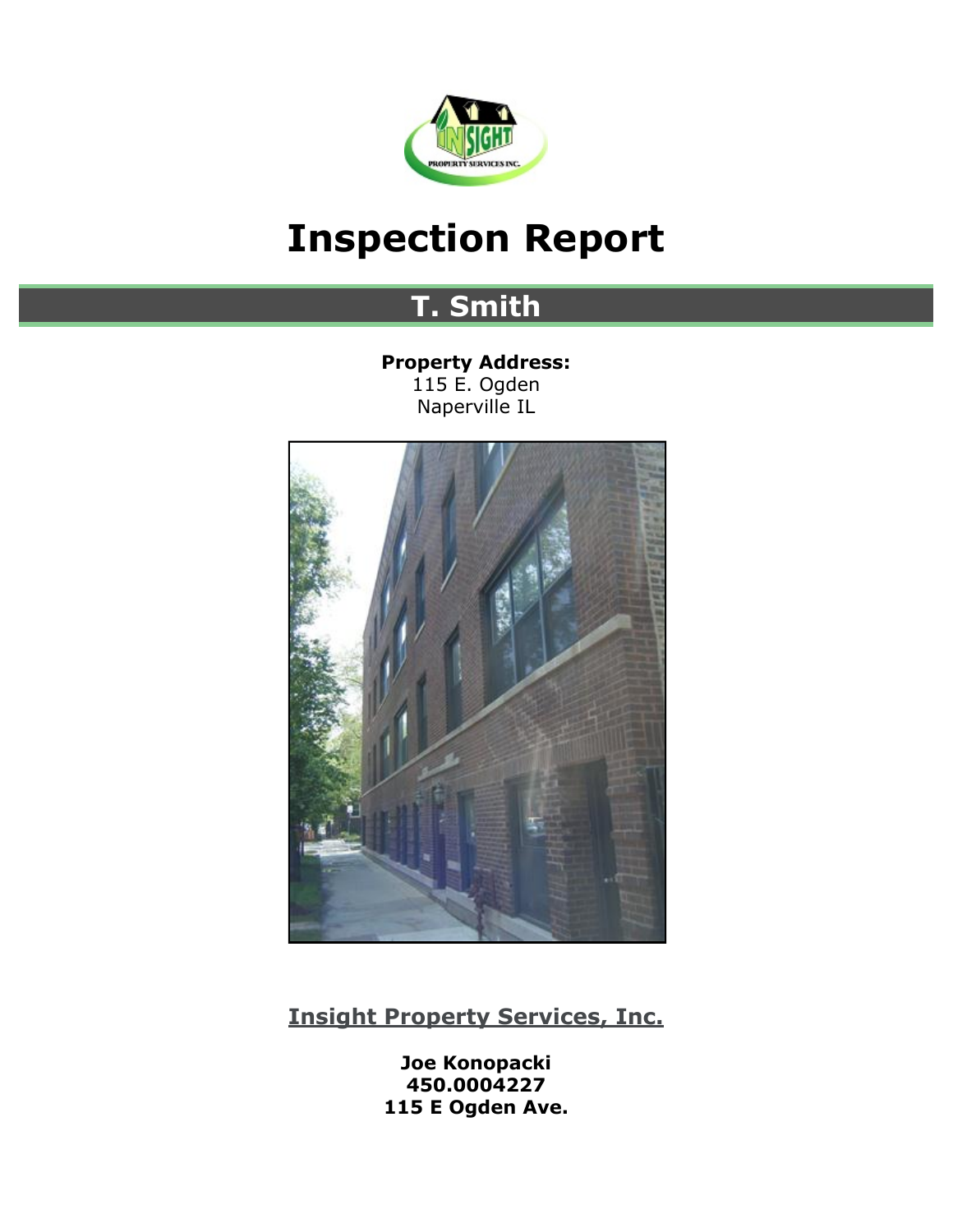**Ste#117-128**

**Naperville, IL 60563**

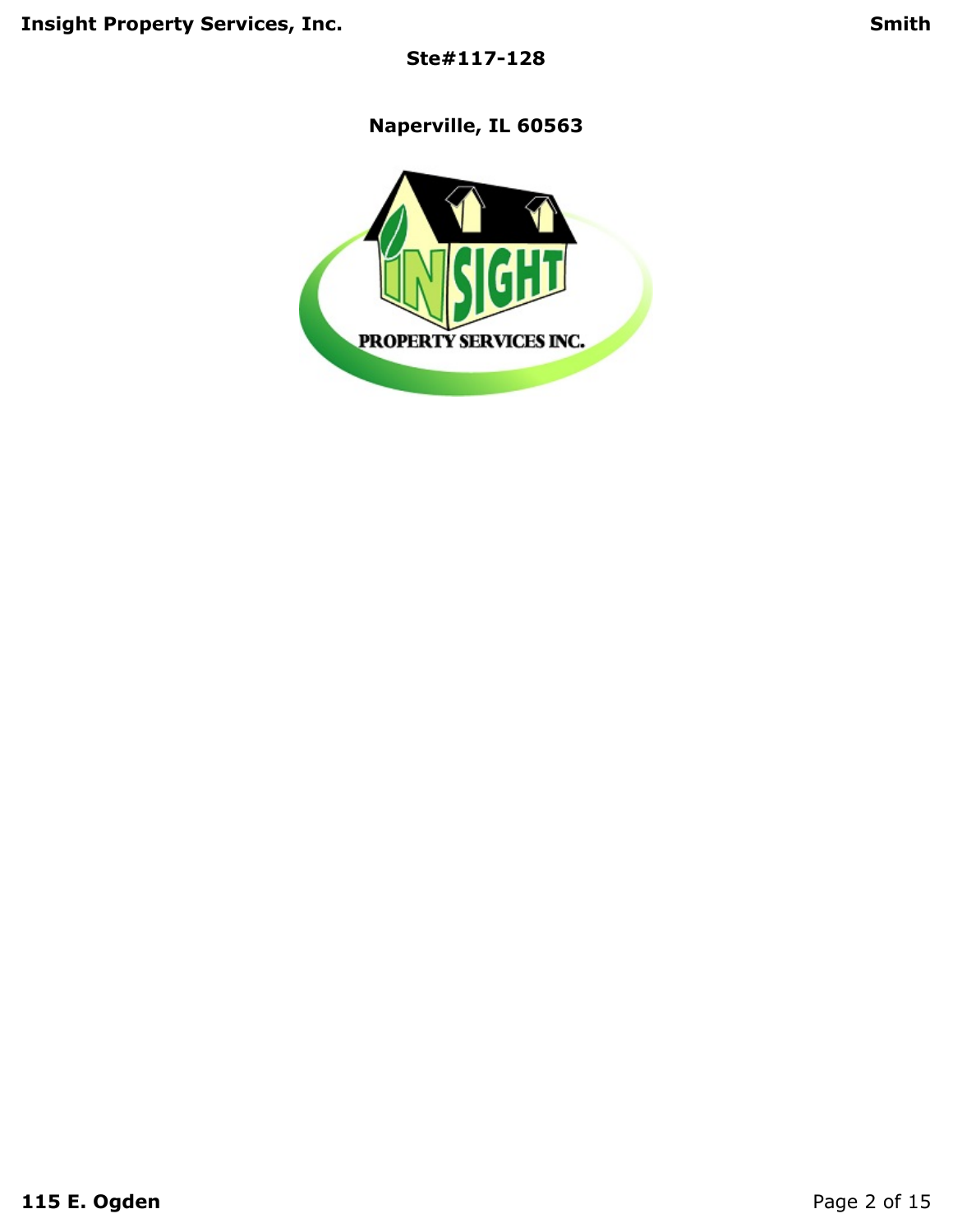## **Table of Contents**

<span id="page-2-0"></span>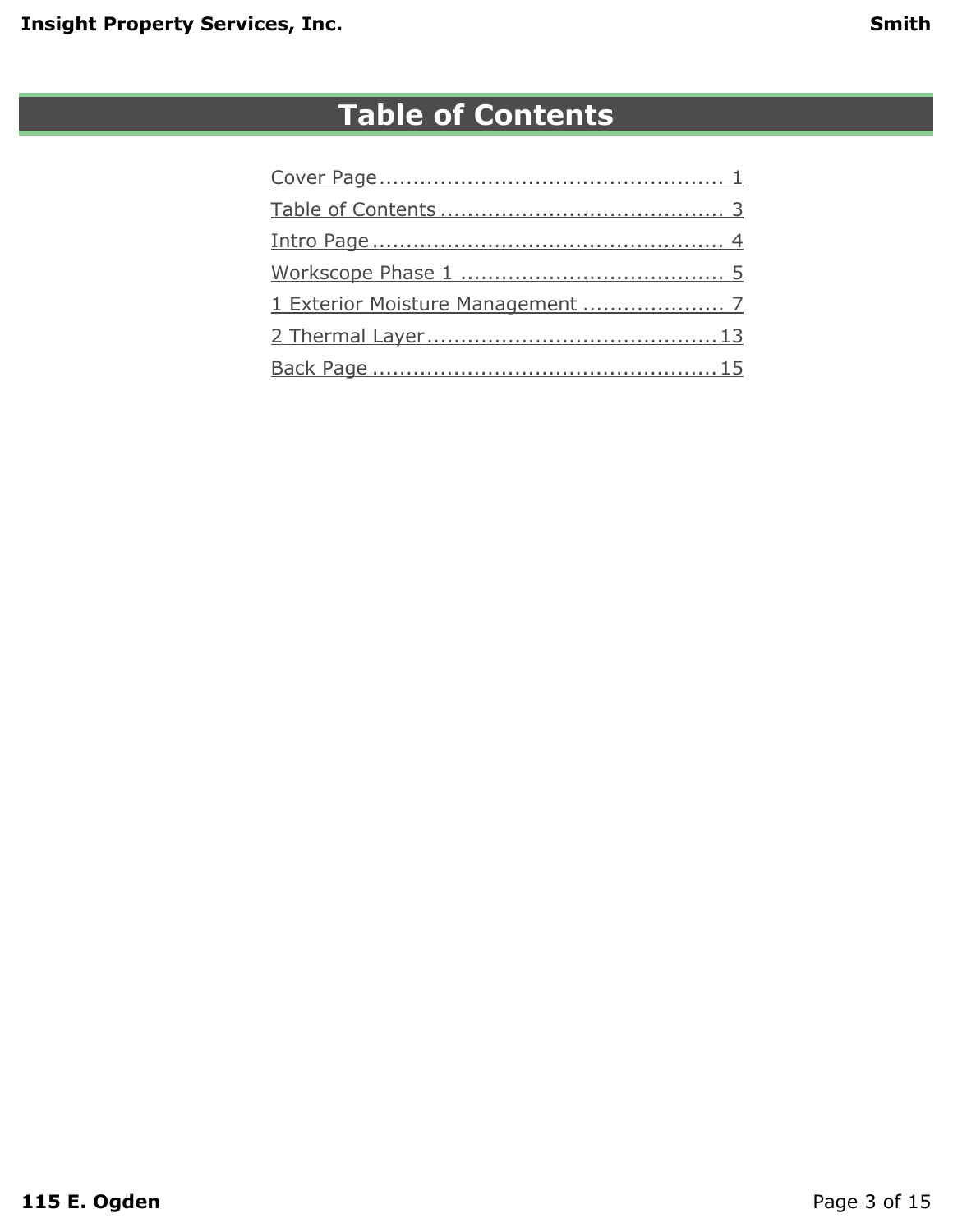<span id="page-3-0"></span>

| <b>Date:</b> 1/1/2013 | <b>Time: 12:00 PM</b> | <b>Report ID: II - 120519</b>    |
|-----------------------|-----------------------|----------------------------------|
| Property:             | <b>Customer:</b>      | <b>Real Estate Professional:</b> |
| 115 E. Ogden          | T. Smith              |                                  |
| Naperville IL         |                       |                                  |

#### **Comment Key or Definitions**

The following definitions of comment descriptions represent this inspection report. All comments by the inspector should be considered before purchasing this home. Any recommendations by the inspector to repair or replace suggests a second opinion or further inspection by a qualified contractor. All costs associated with further inspection fees and repair or replacement of item, component or unit should be considered before you purchase the property.

**Inspected (IN)** = I visually observed the item, component or unit and if no other comments were made then it appeared to be functioning as intended allowing for normal wear and tear.

**Not Inspected (NI)**= I did not inspect this item, component or unit and made no representations of whether or not it was functioning as intended and will state a reason for not inspecting.

**Not Present (NP)** = This item, component or unit is not in this home or building.

**Repair or Replace (RR)** = The item, component or unit is not functioning as intended, or needs further inspection by a qualified contractor. Items, components or units that can be repaired to satisfactory condition may not need replacement.

| <b>Standards of Practice:</b> | <b>In Attendance:</b> | Type of building:                     |
|-------------------------------|-----------------------|---------------------------------------|
| ASHI American Society of Home | Homeowner             | Multi-family                          |
| Inspectors, Illinois          |                       |                                       |
| <b>Home Faces:</b>            | Weather:              | <b>Ground/Soil surface condition:</b> |
| North, East                   | Clear                 | Drv                                   |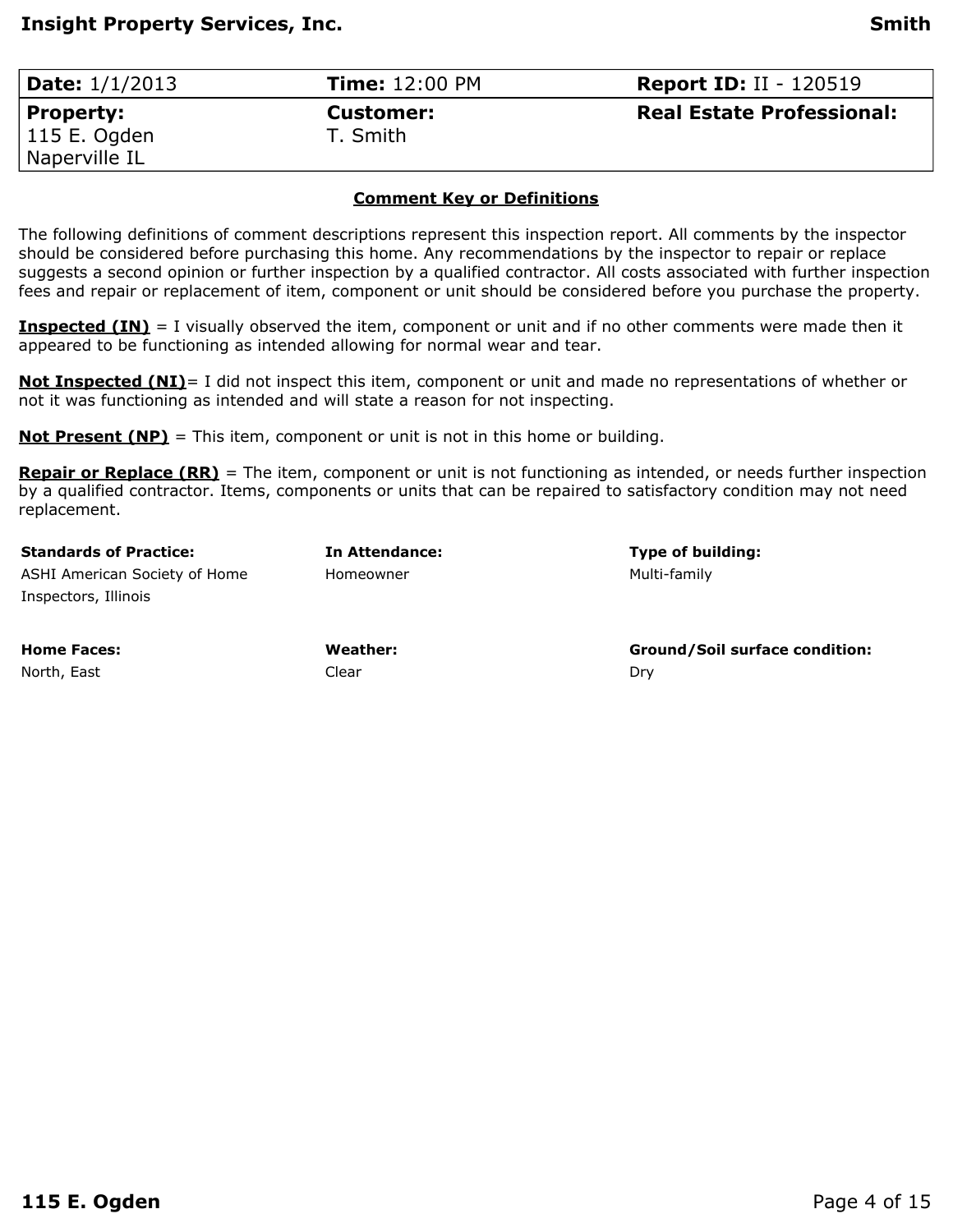## <span id="page-4-0"></span>**Workscope Phase 1**



### **Insight Property Services, Inc.**

### **115 E Ogden Ave.**

### **Ste#117-128**

### **Naperville, IL 60563**

**Customer** T. Smith

**Address** 115 E. Ogden Naperville IL

This Summary is not the entire report. The complete report may include additional information of concern to the customer. It is recommended that the customer read the complete report.

### **1. Exterior Moisture Management**

#### **1.1 Flashings, Gutters and Drainage Repair or Replace**

Æ (1) Water spilling over the gutters is deteriorating the mortar that was applied the last time the walls were tuck pointed. Once the snow melt is managed by insulating the roof, the existing dark brown gutters should get warm enough from the winter sun to allow water to drain properly.

### **2. Thermal Layer**

#### **2.0 Recommended additional attic insulation**

#### **Repair or Replace**

The ceiling structure is insulated with fiber glass batt insulation and has multiple air leaks, allowing Æ significant heat loss to the attic, resulting in snow melt. This water then freezes when it reaches the cold overhangs, creating an ice dam. Insulating the top of the roof will decrease the snow melt. Insulating the top of the roof will also keep moisture from condensing on the underside of the roof.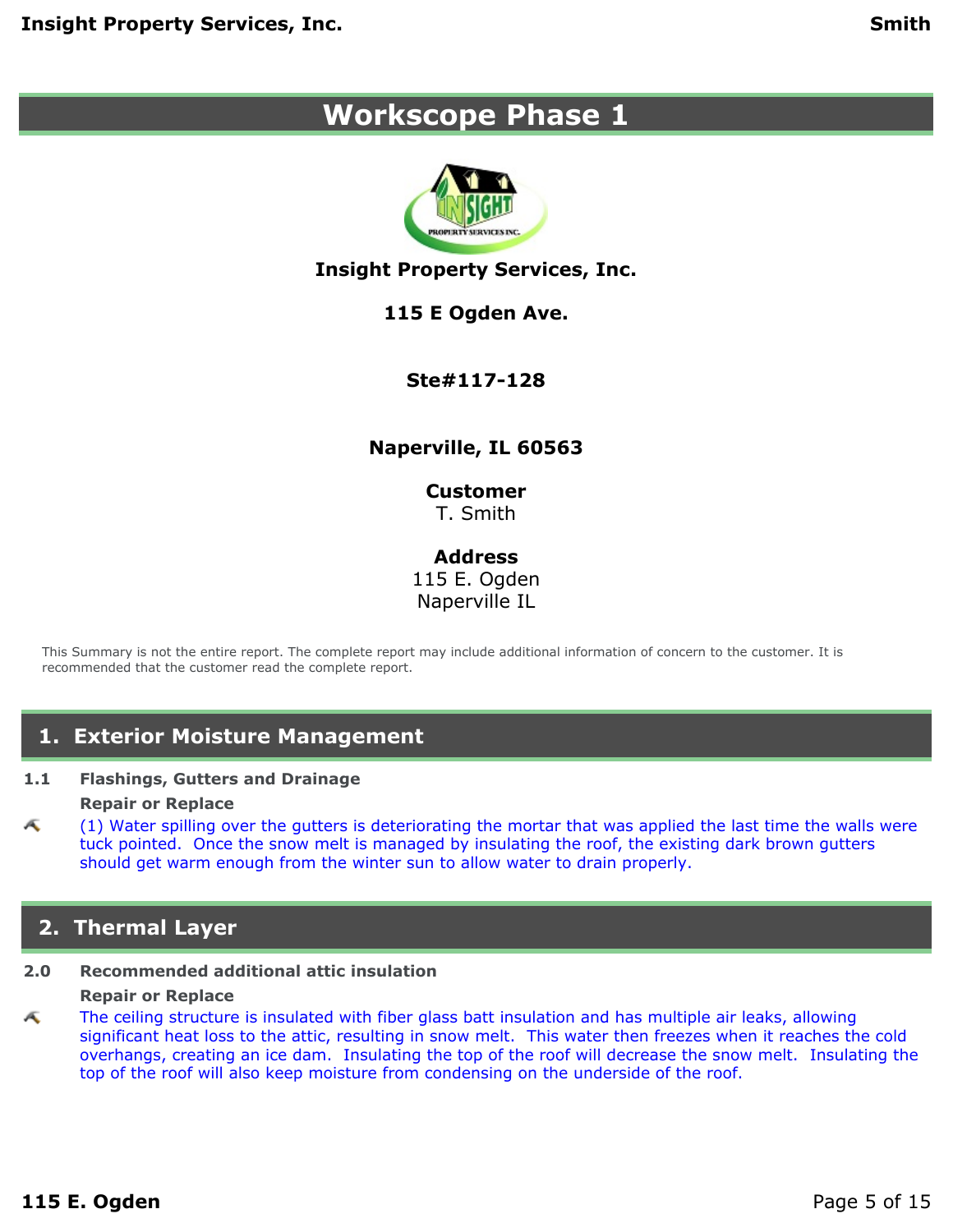Building Analysts are not required to report on the following: Life expectancy of any component or system; The causes of the need for a repair; The costs of corrections; Any component or system that was not observed; The presence or absence of pests such as wood damaging organisms, rodents, or insects; or Cosmetic items, underground items, or items not permanently installed. Building Analysts are not required to: Offer warranties or guarantees of any kind; Calculate the strength, adequacy, or efficiency of any system or component; Enter any area or perform any procedure that may damage the property or its components or be dangerous to the Building Analyst or other persons; Operate any system or component that is shut down or otherwise inoperable; Operate any system or component that does not respond to normal operating controls; Disturb insulation, move personal items, panels, furniture, equipment, plant life, soil, snow, ice, or debris that obstructs access or visibility; Determine the presence or absence of any suspected adverse environmental condition or hazardous substance, including but not limited to mold, toxins, carcinogens, noise, contaminants in the building or in soil, water, and air; Determine the effectiveness of any system installed to control or remove suspected hazardous substances; Predict future condition, including but not limited to failure of components.

*Prepared Using HomeGauge <http://www.HomeGauge.com>* : Licensed To Insight Property Services, Inc.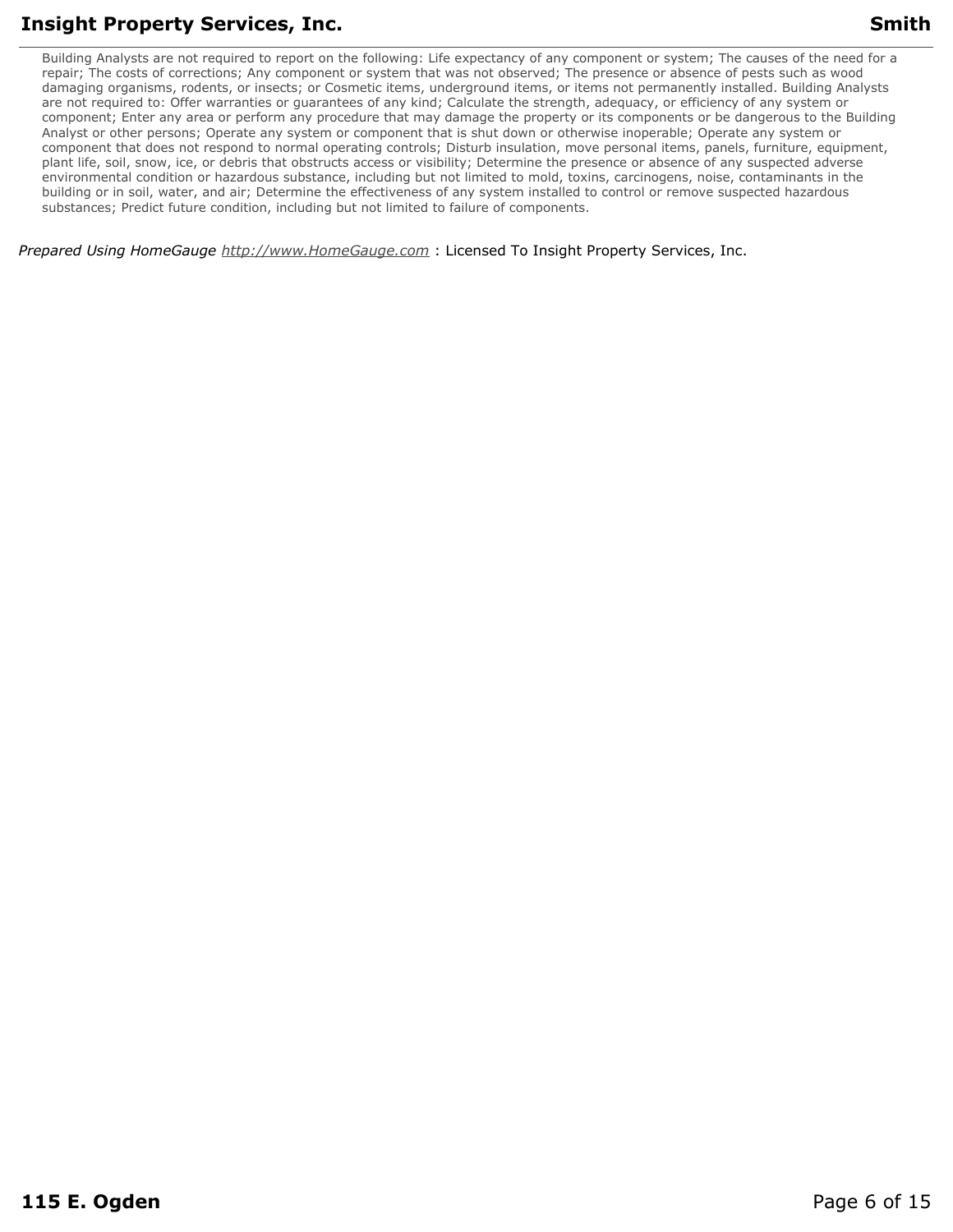### <span id="page-6-0"></span>**1. Exterior Moisture Management**

### **Styles & Materials**

**Viewed roof covering from:** Ground

**Chimney (exterior):** Metal Flue Pipe PVC

**Roof Covering:** Modified bitumen

**Roof Covering Color:** Dark

#### **Siding Material:** Full brick

#### **Items**

#### **1.0 Roof Covering and Penetrations**

#### Repair or Replace

(1) The door jamb of Tammy's patio door leaks constantly in the winter due to melted snow puddling above her unit, up to 7" deep in places. This resulted in a constant stream of water draining into her unit until all the water was gone. Inspecting the roof membrane above, we found areas of roof membrane around the scupper drain and along the parapet with gaps at the membrane seams.



1.0 Picture 1 1.0 Picture 2





1.0 Picture 3 1.0 Picture 4

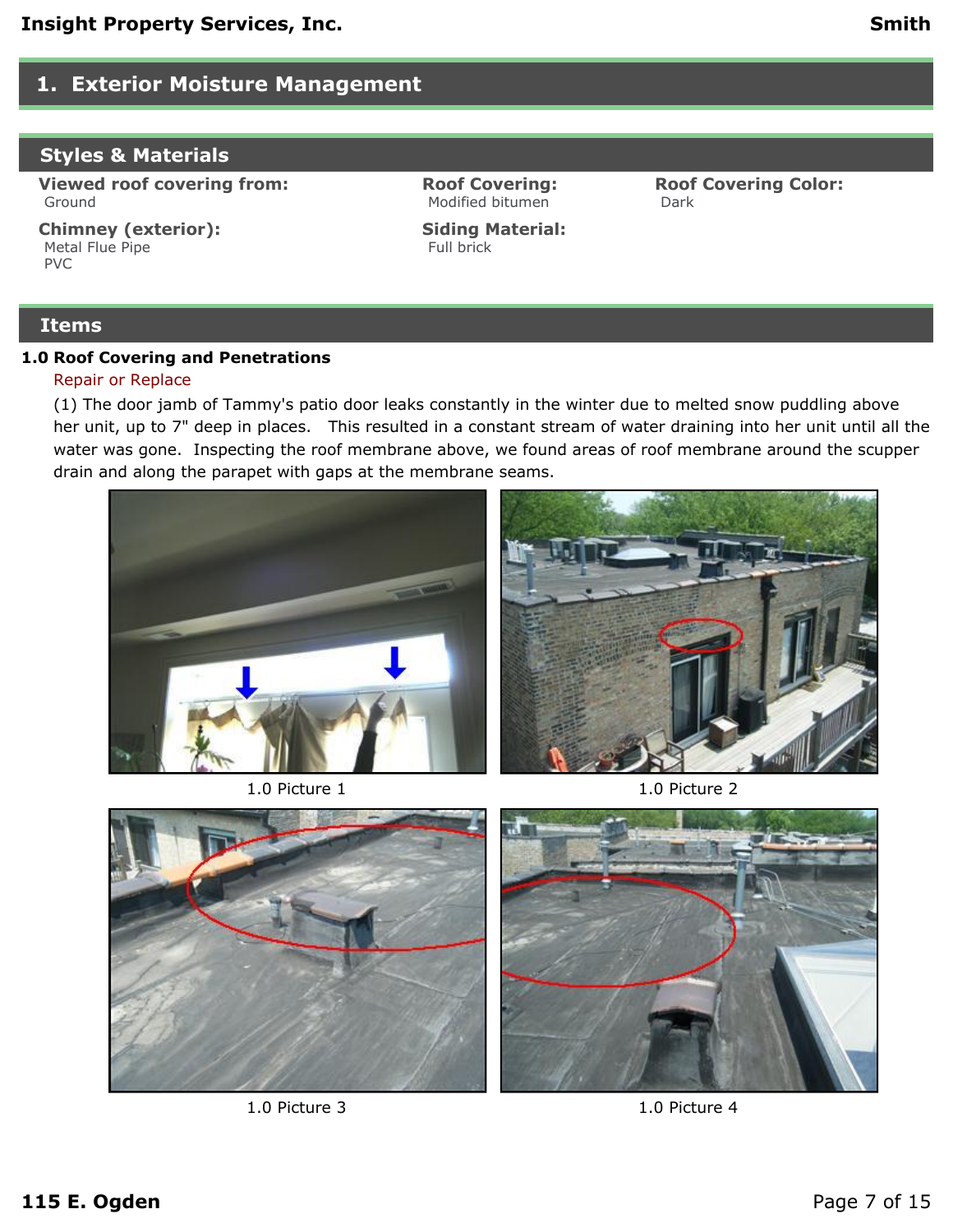



(2) The ceiling of Dan's unit (5026?) near the rear patio door is showing signs of water damage inside, with corresponding efflorescence on the exterior brick. Inspecting the roof membrane above, we found areas of roof membrane around the gutter straps that are allowing water underneath.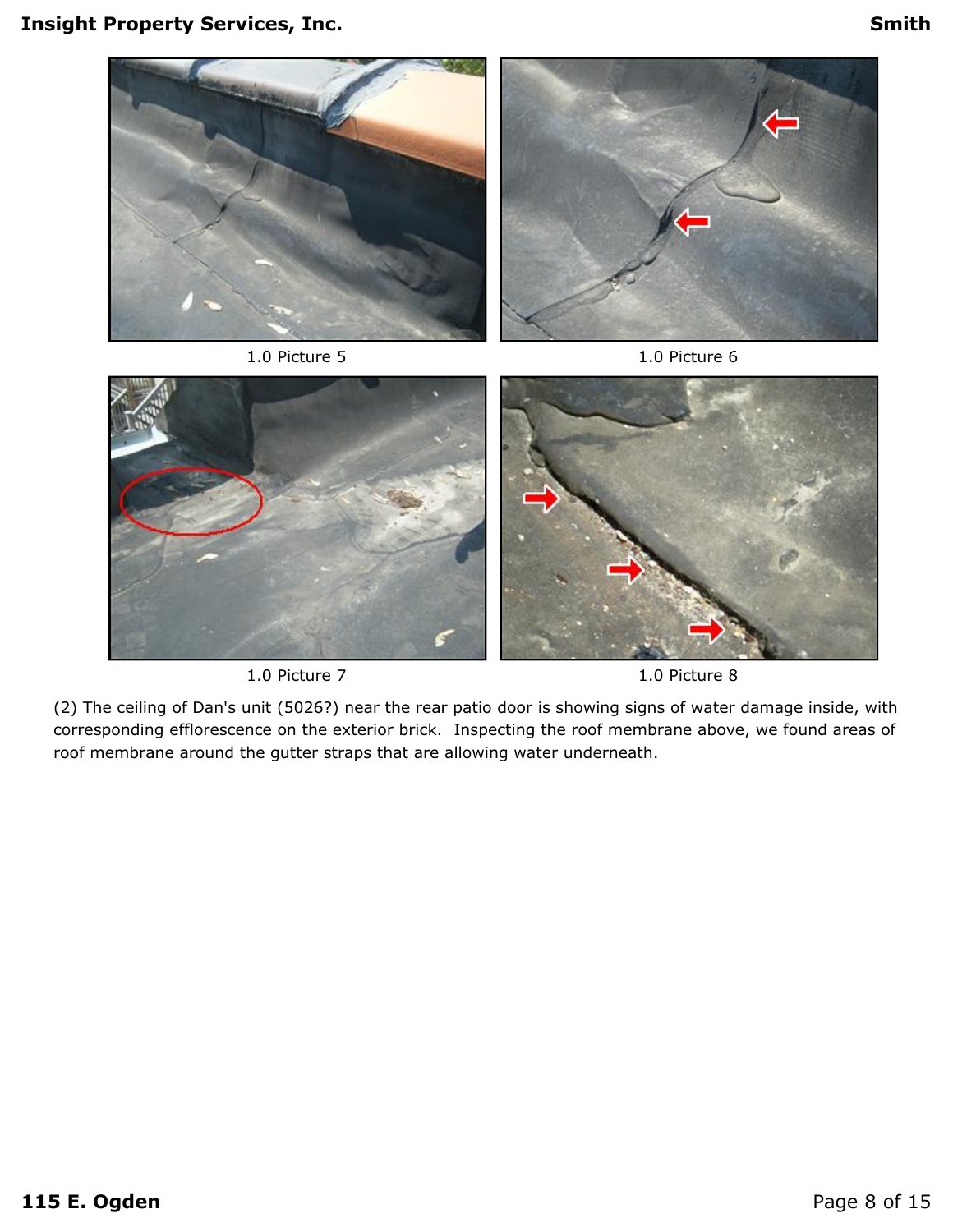



(3) Installing a spray polymerizing foam material will insulate the roof, create a water proof layer inches thick and the white wear-layer reflects solar heat - keeping the roof cooler. The existing roof does not need to be torn off and only the AC units need to be moved during installation.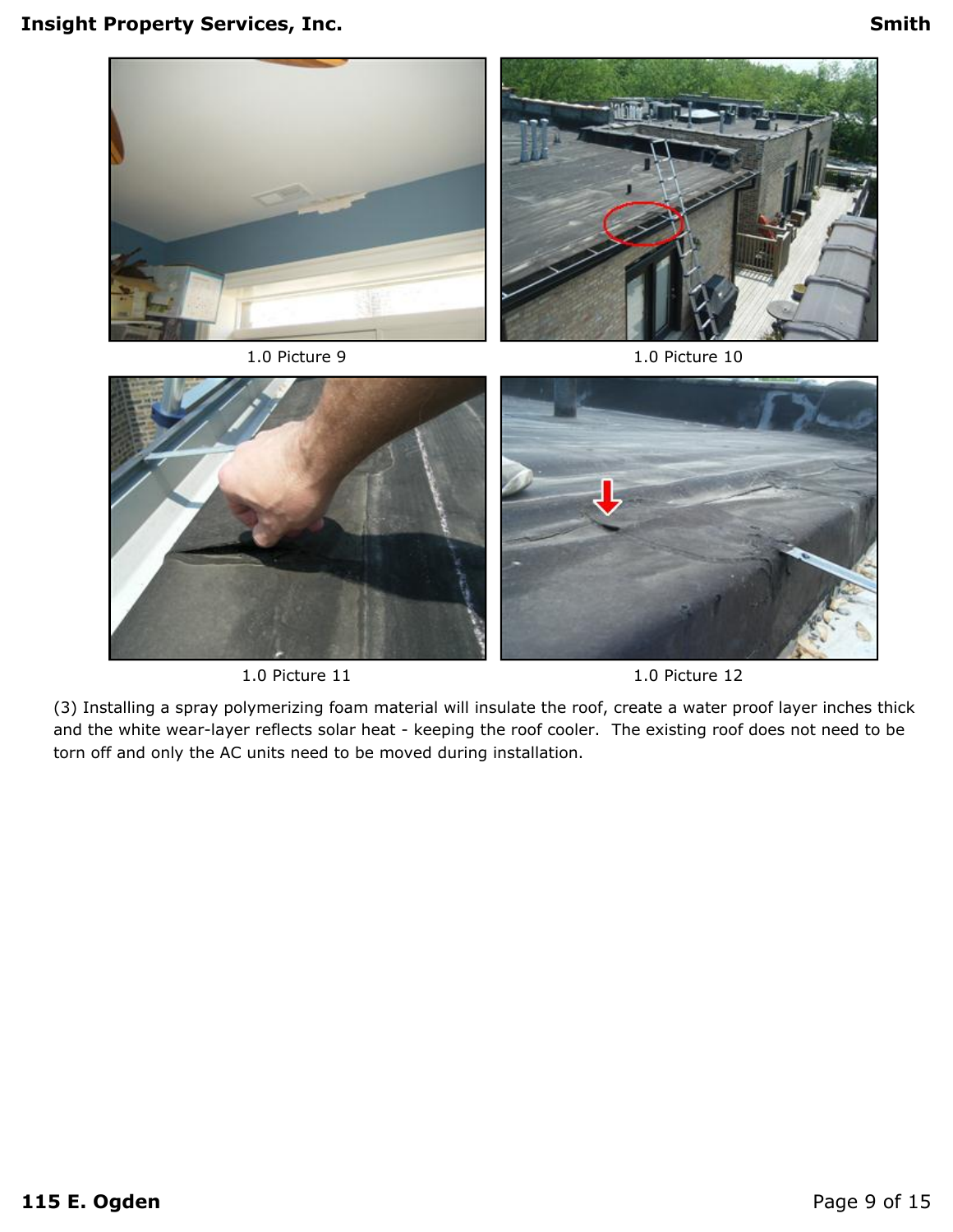

1.0 Picture 13 Bayblock roof coating



1.0 Picture 14

#### **1.1 Flashings, Gutters and Drainage**

Repair or Replace

 $(1)$  Water spilling over the gutters is deteriorating the mortar that was applied the last time the walls were tuck pointed. Once the snow melt is managed by insulating the roof, the existing dark brown gutters should get warm enough from the winter sun to allow water to drain properly.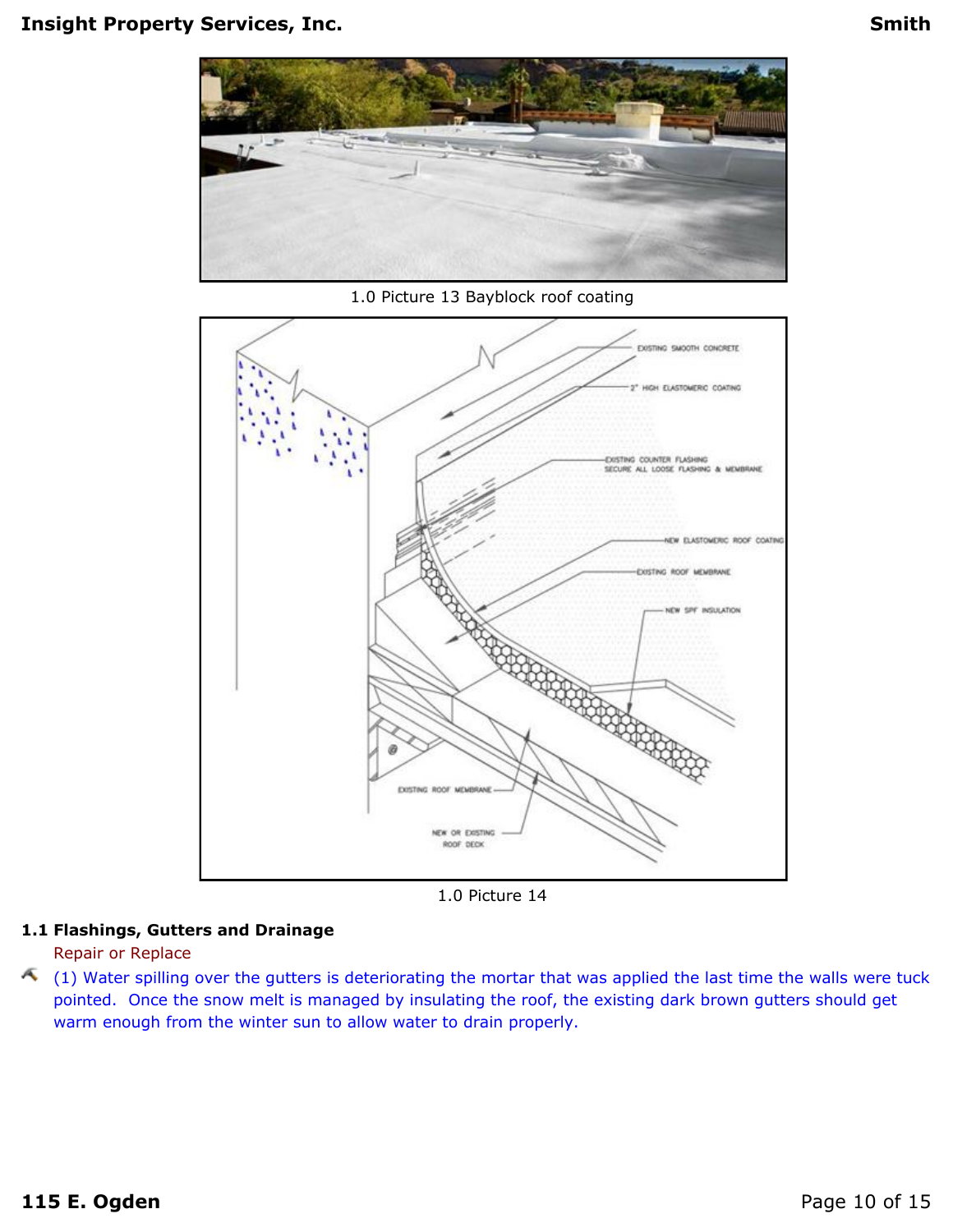

The parapet wall at the rear of the south building needs to be removed so that water can drain along the entire side, similar to the other two buildings.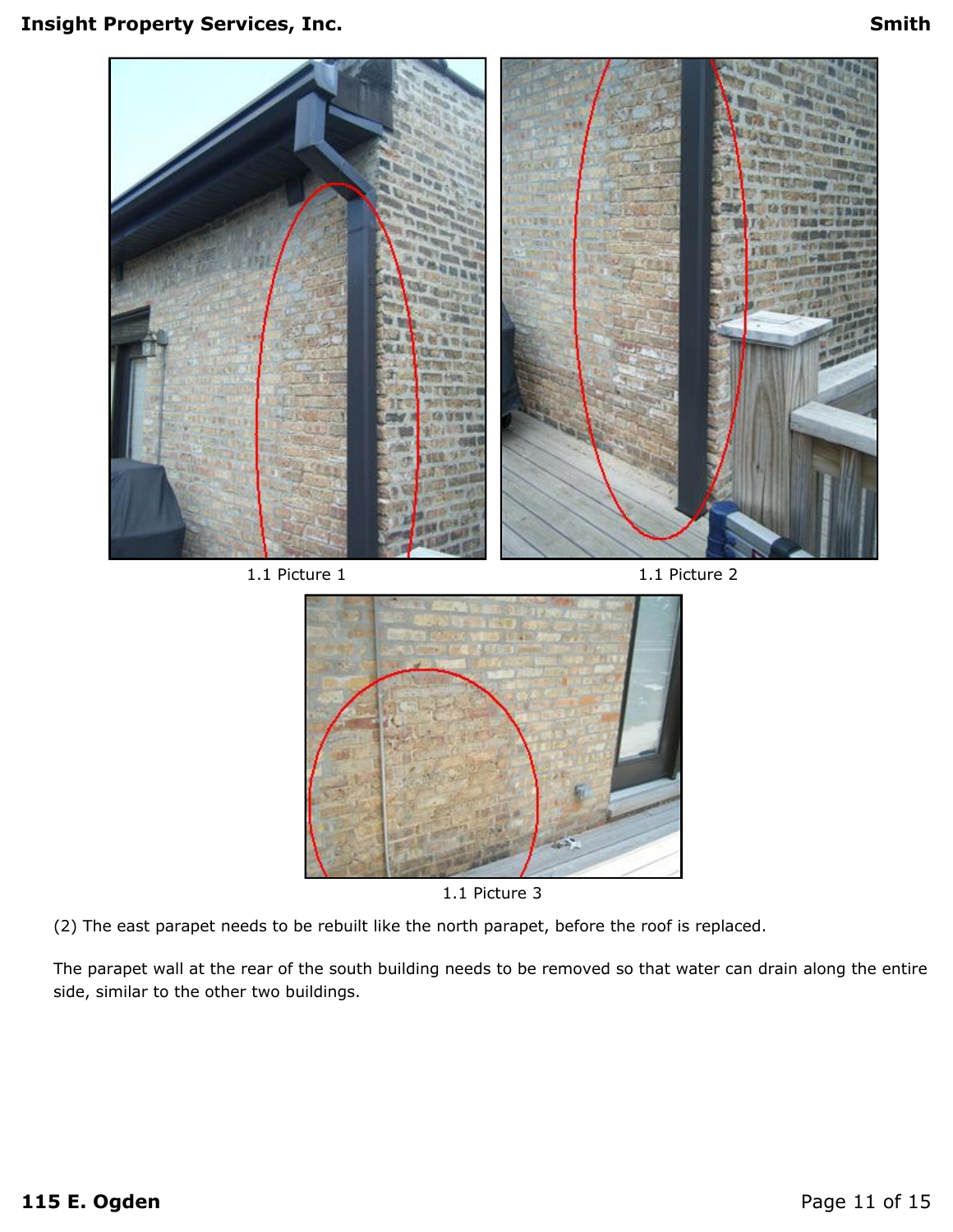

1.1 Picture 4

#### **1.2 Exterior Cladding and Trim**

#### Repair or Replace

(1) The hard mortar is inappropriate for this structure. Mortar should be softer than the brick so that moisture damages it rather than the bricks which cannot be easily replaced. The hard mortar will have to be removed at some point and the walls tuck pointed with an appropriately soft mortar.



1.2 Picture 1

(2) The small chimneys are likely old exhaust chases - using convection to draw odors and moisture out of the units. They have been sealed off on the inside and may be closed off at roof level.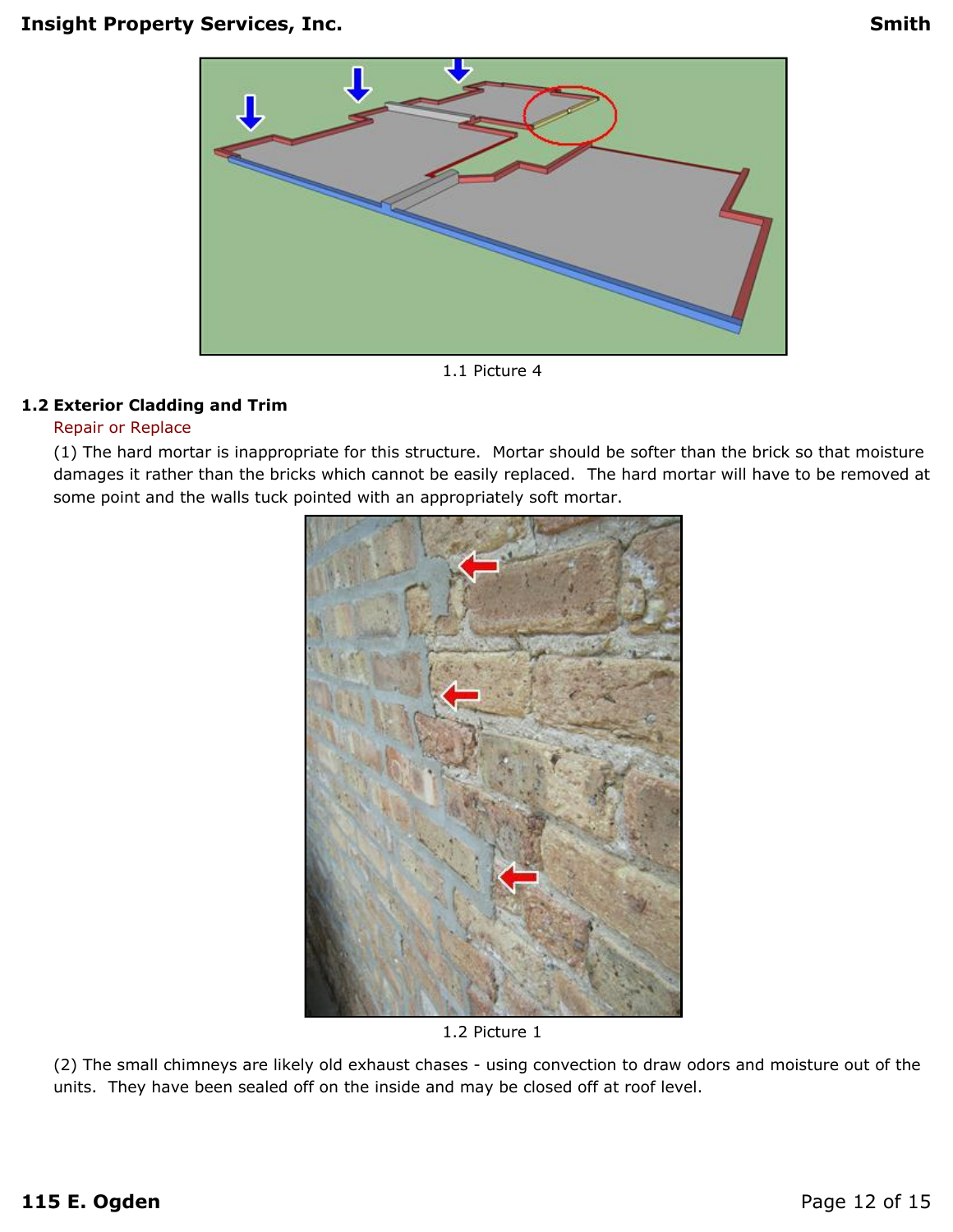







1.2 Picture 4 1.2 Picture 5

## **1.3 Sump pump**

### **1.4 Active Leaks**

## <span id="page-12-0"></span>**2. Thermal Layer**

### **Styles & Materials**

| <b>Attic Insulation/Effective R-Value:</b>           | <b>Floor System Insulation R-</b><br>Value: | <b>Window Types:</b>                       |
|------------------------------------------------------|---------------------------------------------|--------------------------------------------|
| <b>Exterior Entry Doors (non-glass)</b><br>portion): | <b>Glass Doors (part of</b><br>windows):    | <b>Wall Assembly Averaged R-</b><br>Value: |
| <b>Wall Assembly Materials:</b>                      | Sky Light(s):                               |                                            |

### **Items**

### **2.0 Recommended additional attic insulation** Repair or Replace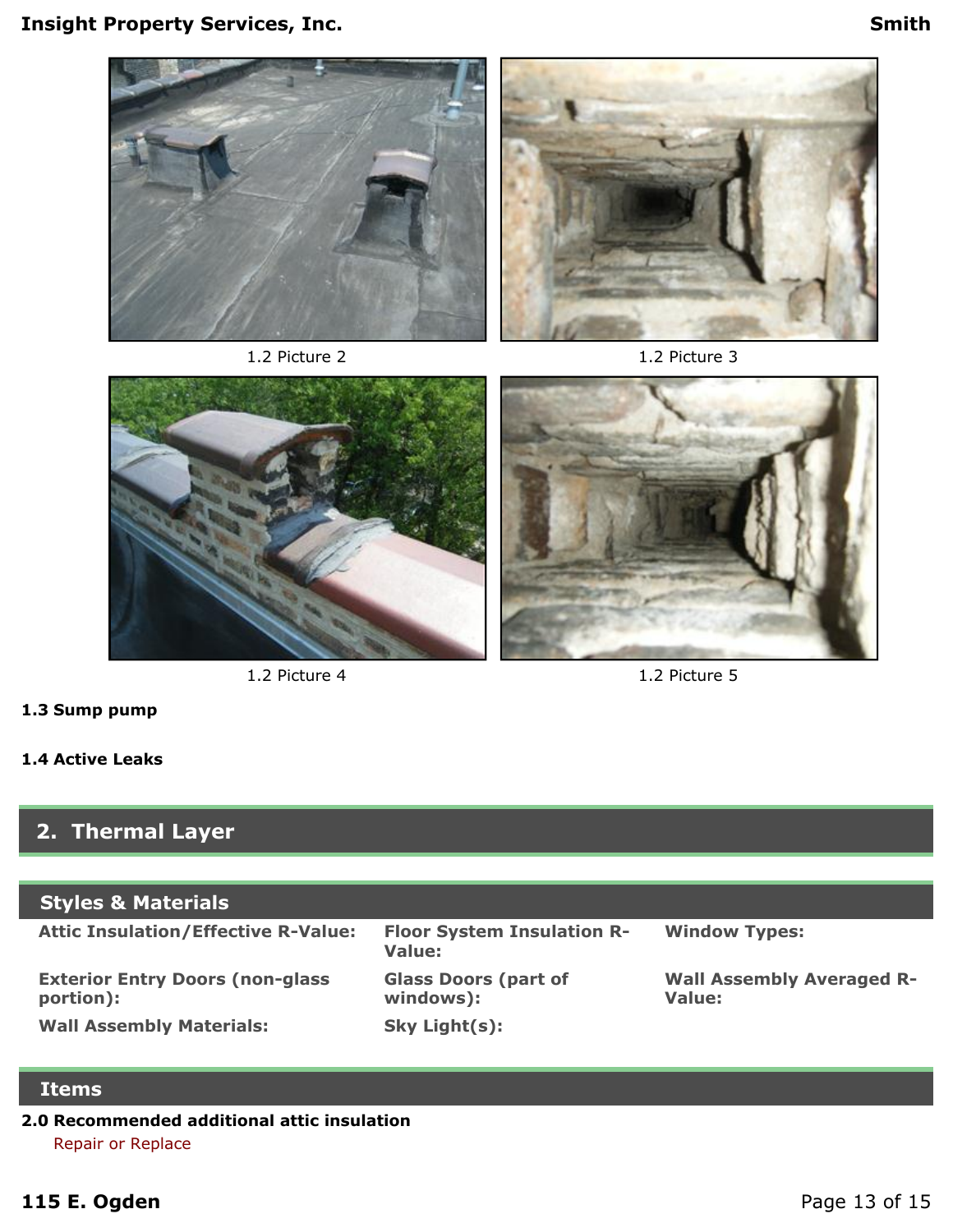The ceiling structure is insulated with fiber glass batt insulation and has multiple air leaks, allowing significant heat loss to the attic, resulting in snow melt. This water then freezes when it reaches the cold overhangs, creating an ice dam. Insulating the top of the roof will decrease the snow melt. Insulating the top of the roof will also keep moisture from condensing on the underside of the roof.



2.0 Picture 1 2x10 Roof Joists



2.0 Picture 2